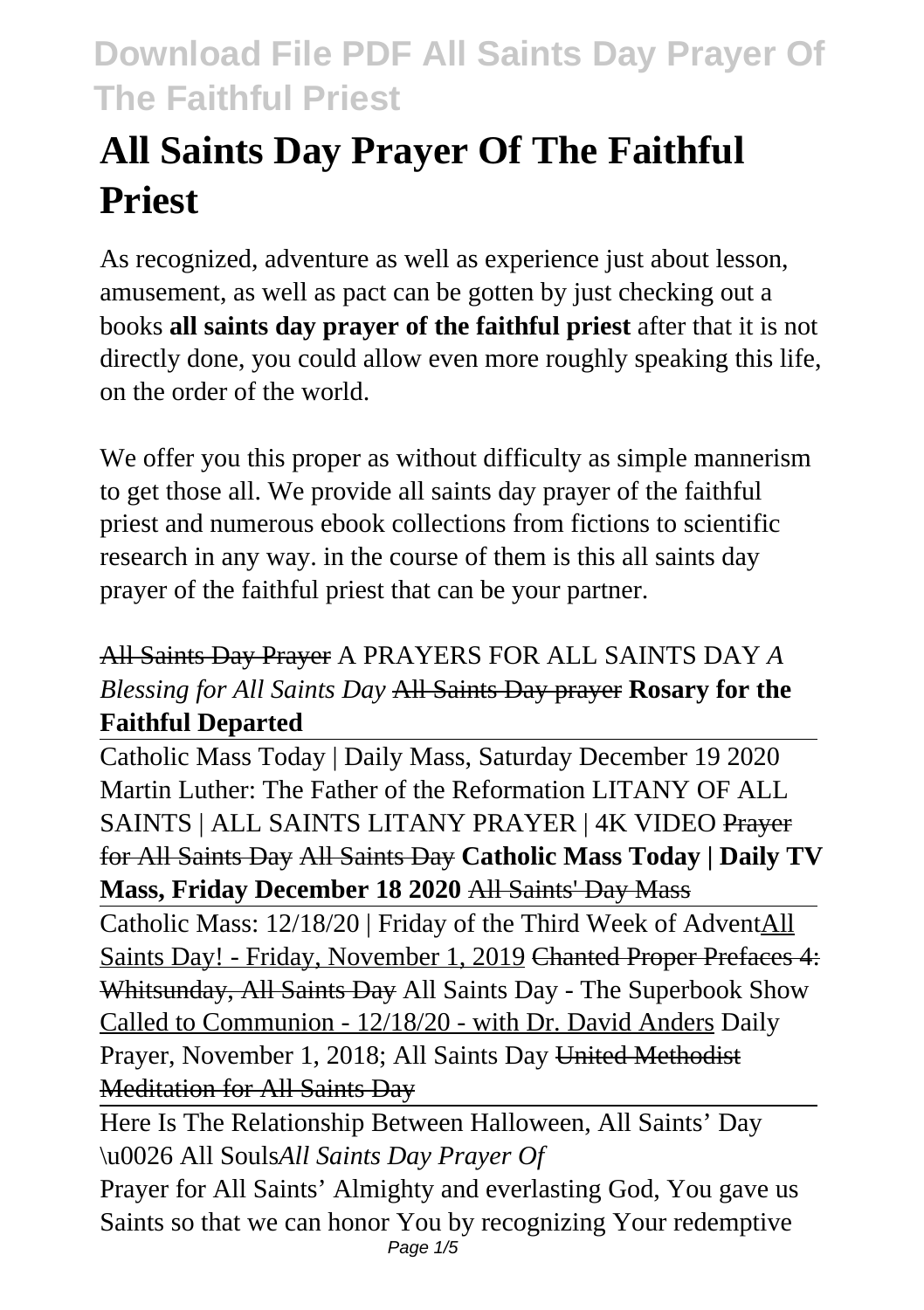work in them, and that we have shining examples and powerful intercessors in our lives. They received blessings and righteousness from You because they belonged to a generation that sought only You.

*10 Powerful Prayers for All Saints' Day – ConnectUS* Here are a collection of prayers in praise of the saints this November 1: Prayer for All Saints Day We give you thanks, O God, for all the saints who ever worshiped you

### *Remember the blessed on All Saints' Day in prayer*

PRAYERS OF THE FAITHFUL ALL SAINTS DAY, CYCLE A Celebrant: Let us unite with all the saints in heaven and bring before God our Father the needs of the Church and the world Together we pray, saying: Lord, hear our prayer. 1. That the Church may lead her children from every nation and people to grow in faithfulness, holiness and communion with God.

### *PRAYERS OF THE FAITHFUL*

All Saints Day Prayer. Dear Father, We thank you for the communion of saints through which we are mysteriously united in Christ with those who have walked before us and with us in the faith. Although they now rest from their labors in your heavenly realm, we continually draw upon their indelible and living examples of excellence and holiness.

### *All Saints Day Prayer - Prayer Ideas*

Prayer to the Saints and Angels Before Mass. Angels, Archangels, Thrones, Dominions, Principalities, Powers, heavenly Virtues, Cherubim and Seraphim; all Saints of God, holy men and women, and especially my patrons: intercede for me that I may be worthy to offer this Sacrifice to almighty God, to the praise and glory of His name, for my own welfare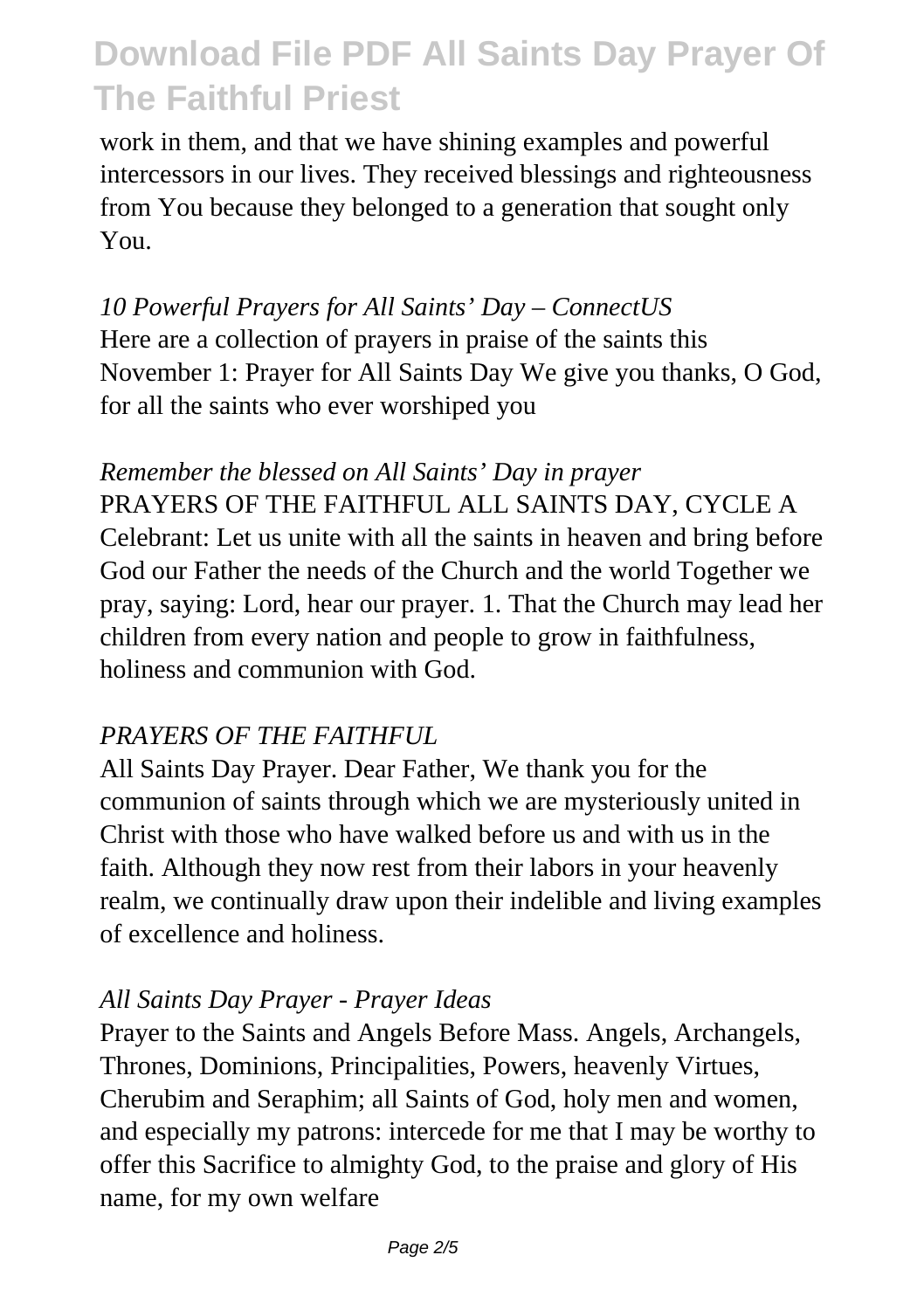*All Saints Day Prayers - Find a Prayer For Any Occassion* All Saints' Day 1 November 2020 Standing with the great multitude of saints before the throne of God and the Lamb, let us join in prayer, praise and thanksgiving to the God of our salvation.

*LCMS Prayers of the Church — Three-Year Series A — All ...* Prayer for All Saints Day Dear God, thank you for the example of the Saints. I desire to join in their company, worshiping you forever in Heaven. Please help me follow their footsteps, and yours, Jesus Christ. Please help me to conform myself to Your image, seeking Your will in all things, as the Saints did.

*A Prayer for All Saints Day - Pray More Novenas - Novena ...* On November 1, we celebrate the Solemnity of All Saints, a time to pause and reflect on all those holy women and men who have come before us — and who live among us. We recognize that as one People of God, we go to God together, praying for one another, learning from the example, the wisdom of those who have lived the Gospel.

#### *All Saints' Day - Why We Celebrate and a Prayer | CRS*

A Prayer Meditation for All Saints Day. We give you thanks, O God, for all the saints who ever worshiped you. Whether in brush arbors or cathedrals, Weathered wooden churches or crumbling cement meeting houses. Where your name was lifted and adored. We give you thanks, O God, for hands lifted in praise:

#### *A Prayer Meditation for All Saints Day*

Day 1 Novena Reflection All Christians are called to be saints and to live in the Communion of Saints, beginning now and opening, into all eternity. First, let us consider the word saint. It means holy ones. We are all "saints" in the sense of having been set aside for the Lord to live ...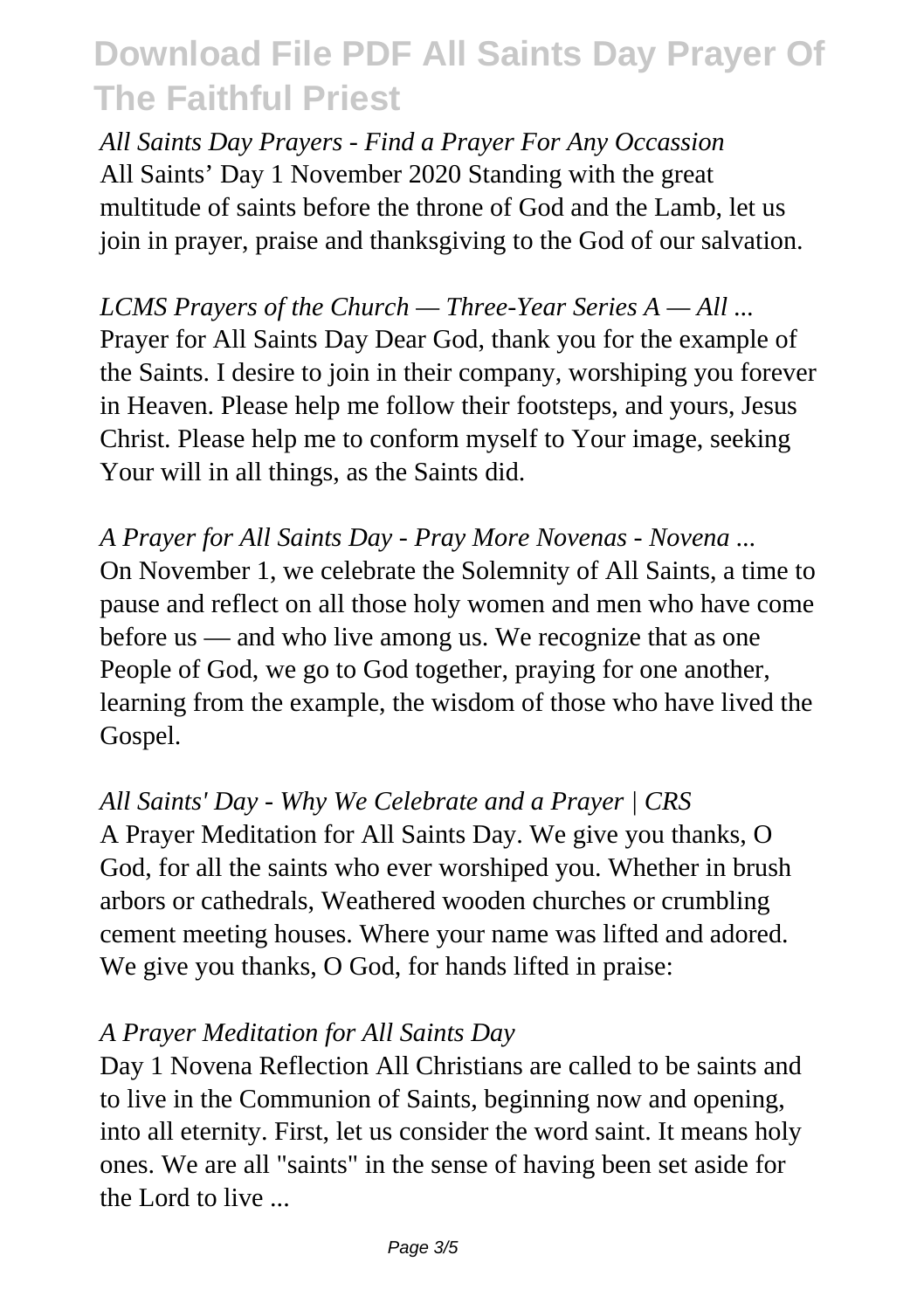#### *Day 1 - Novena to the Saints in Heaven for the saints on ...*

We thank you for all the saints remembered and forgotten, for those dear souls most precious to us. Today we give thanks for those who during the last twelve months have died and entered into glory. We bless you for their life and love, and rejoice for them "all is well, and all manner of things will be well.".

#### *A Prayer for All Saints Day - Bob Cornwall*

All Saints Day Prayer: The All Saint Day is the date chosen by Christians to honor, remember and pray in honor of the deceased. When on this day we speak of all the Saints it does not mean that we are only celebrating this feast for all those people who have been canonized and recognized as such by the Holy Church.

### *Top 10 All Saints Day prayer to Saints & Angels*

God of all generations, as we worship today, we offer our whole selves to you, all that we have and all that we are. Like your saints who have gone before us, we pray that you will help us be bold in our mission and in our witness. May we who have been given so much give freely, ministering in your compassion to the multitudes near to us and far from us; so that one day we may stand amidst the multitude that gathers at your heavenly throne.

### *All Saints Day, Year A - Offertory Prayers*

they will be his peoples, and God himself will be with them; he will wipe every tear from their eyes. (via Hilary West) You are no longer strangers and sojourners, but fellow citizens with the saints and members of the household of God. Ephesians 2:19.

*Evening Prayer 11.1.20, All Saints' Day | The Daily Office* Morning Prayer 11.1.20, All Saints' Day Posted on October 31, 2020 by Josh Thomas under Daily Office Therefore, since we are surrounded by so great a cloud of witnesses, let us also lay aside every weight and the sin that clings so closely...